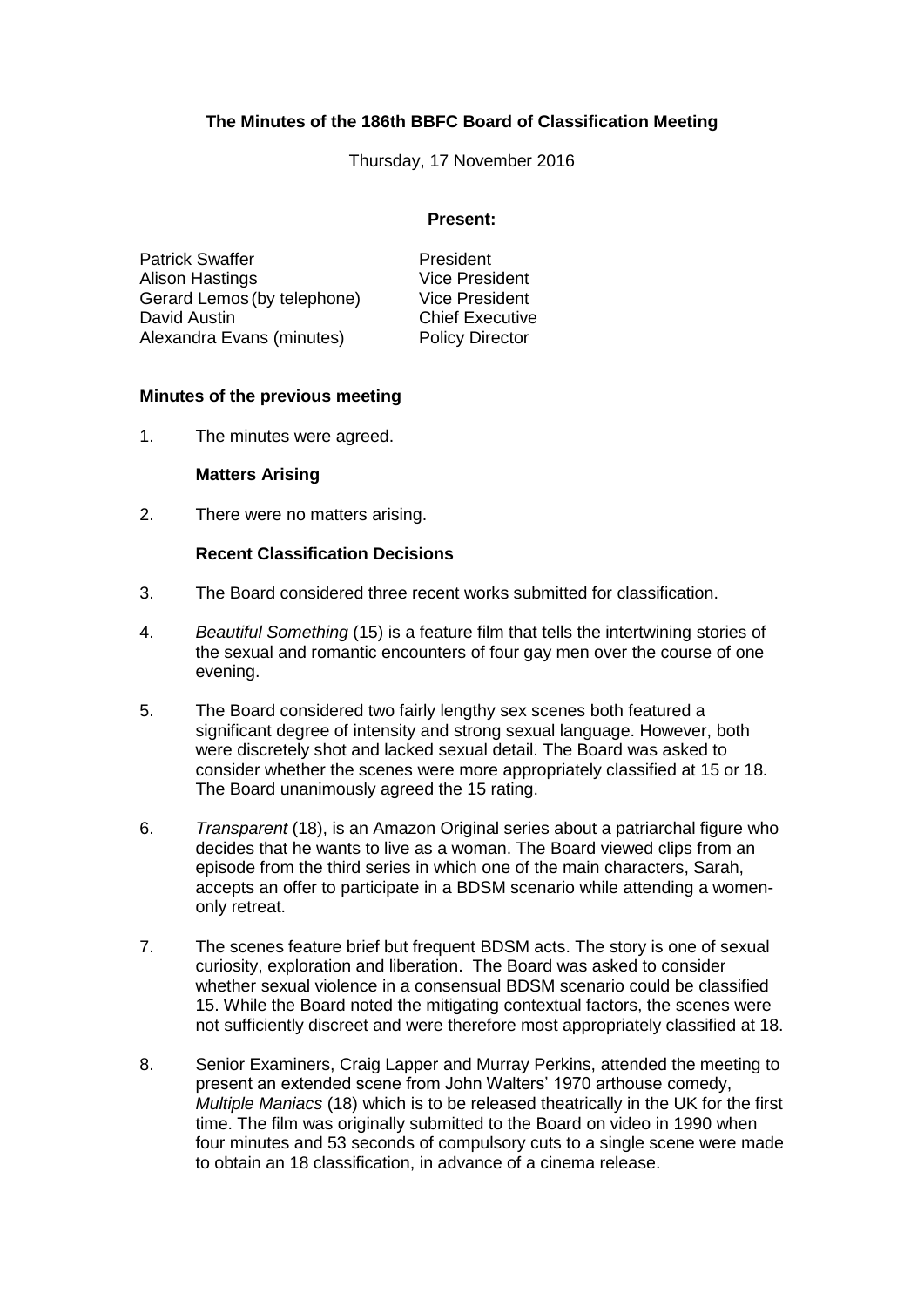- 9. The scene cut in 1990 takes place in a church and features two women masturbating. Shots of their encounter are interspersed with a recreation of the Stations of the Cross narrated by the women as they masturbate. It is implied that one woman uses a set of rosary beads to anally penetrate the other. The scene ends with a brief shot of a man injecting himself with an unspecified drug while sitting on the altar steps.
- 10. When the film was submitted in 1990, the common law in England and Wales offences of blasphemy and blasphemous libel (which applied only to Christianity) were still in force and so the BBFC was required to request cuts. In 2008, these laws were abolished nor has there been a prosecution for blasphemy in either Scotland or Northern Ireland since 2008, or for many years prior to that date
- 11. The Board was asked to consider whether, in the absence of any breach of UK law, the cuts were still required The Board agreed that they were not.

## **Public Feedback**

- 12. Senior Operations Officer, Debbie Wright, attended the meeting to update the Board of Classification on feedback received from the public since July.
- 13. The BBFC continues to receive a small number of complaints about *Deadpool* (15) with concerns raised about the strength of the violence and sex.
- 14. The BBFC has received complaints about *Suicide Squad* (15) a significant proportion of which were from children and young people who were disappointed that they were unable to see the film. Complaints from those who had seen the film argued that the violence did not warrant the 15 classification. Conversely, another complainant felt that it should have been rated 18.
- 15. Concerns have also been raised about both *Jack Reacher – Never Go Back* (12A) and *Jason Bourne* (12A). David Austin and Alexandra Evans recently attended the International Classification Conference in Dublin at which the issue of violence at 12A (or other country's equivalent rating) was discussed.
- 16. The question posed at the conference was whether audience expectations about 'known quantity' franchises had led to an increase in levels of violence considered acceptable at this classification category. The conference concluded on balance that there had not been such an increase, while noting that for example, that the climactic fight scene in *Jason Bourne* sat at the very upper end of the 12A/equivalent classification. *Sausage Party* (15), has also received complaints. The film is an irreverent animated comedy about a sausage who discovers the horrific fate that awaits food once it is taken home from the supermarket. He returns to the supermarket to warn his friends.
- 17. Complainants objected to the frequent uses of very strong language; a protracted sex scene featuring multiple supermarket products; and racist stereotyping of some of the characters. BBFC Guidelines allow very strong language at 15 depending on context and frequency. The Board considered that the three uses of very strong language in the film were sufficiently infrequent and in keeping with its irreverent comic tone to be permissible at 15. The long-form BBFCinsight for the film had noted the racist stereotyping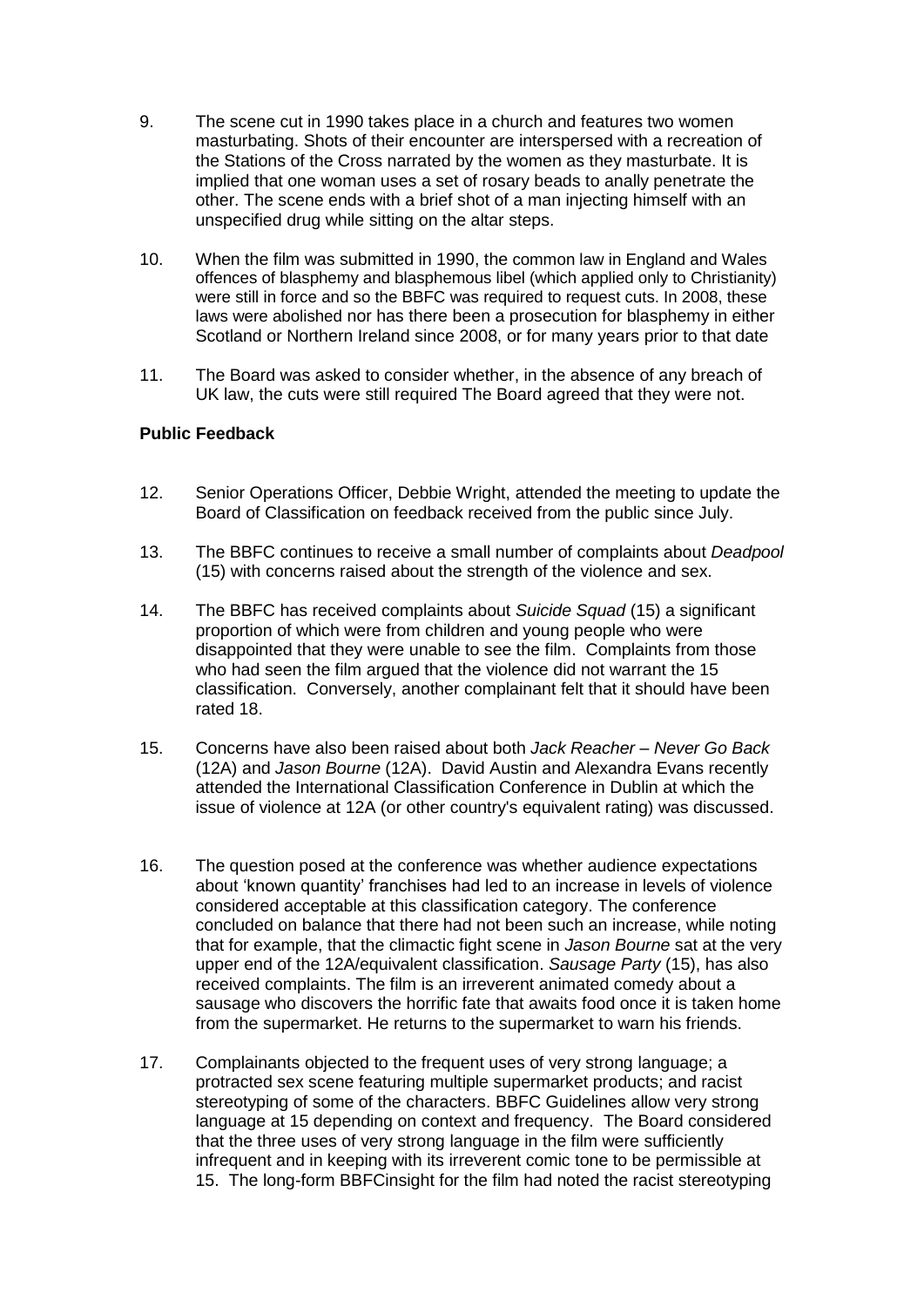which was allowable at 15 because it was satirical and not malicious. In its response to the complaints about the sex scene, the BBFC highlighted the comic tone of the piece and the wholly unrealistic, animated scenarios as strong mitigating factors for allowing a 15 classification.

- 18. Complaints were received about the trailer for *Miss Peregrine's Home for Peculiar Children* (U-12A) and for the film itself (12A). Those complaining about the trailer felt that it contained horror elements that were too strong to be shown before U films. The BBFC rated several trailers for this film and the various versions achieved ratings ranging from U to 12A.
- 19. The fact that the trailers were shown before U films may also have contributed to the complaints received about the feature itself as parents reported that it was younger children, significantly under the age of 12, who found the film too scary. David Austin noted that often trailers are submitted for classification far in advance of the feature film itself and that it was not possible, or indeed appropriate, to consider the likely classification of the film itself when rating a trailer. Trailers are therefore assessed on their content alone which means that it is possible to have a U trailer for a film with a higher classification.
- 20. In its response to these complaints, the BBFC stressed that whilst children who are younger than 12 are permitted to watch 12A films in the cinema provided that they are accompanied by an adult, the 12A classification indicates that the film is suitable for children who are 12 or over and that an adult who plans to take a younger child should consider whether it is likely to upset or trouble that child. To help adults decide, the BBFC provides BBFCinsight which gives a detailed breakdown of potential issues contained within the film.

## **Digital Economy Bill**

- 21. David Austin updated the Board on the progress of the Bill. The House of Commons Bill Committee has now concluded its review of the Bill and the Report and Third Reading Debate are set for 28 November.
- 22. Part Three proposes a new civil offence that would make it unlawful to make pornographic content available online in the UK without ensuring that children can't access it. The proposal continues to enjoy widespread cross-party support with criticism focused on effectiveness – currently, the regulator cannot require internet service providers to block non-compliant sites. An amendment which proposes compulsory ISP blocking has been introduced by Claire Perry MP and will be debated at Third Reading.
- 23. David Austin explained that some ISPs were broadly supportive of a requirement to block as it would give them the legal certainty that they have been calling for. Child protection bodies and some in the adult industry were also calling for compulsory ISP blocking against websites operating in contravention of the proposed new law.
- 24. MPs have also raised concerns about the privacy and data security of the age verification techniques used by adult sites and Apps. The BBFC is alive to these issues and is consulting widely with stakeholders on solutions.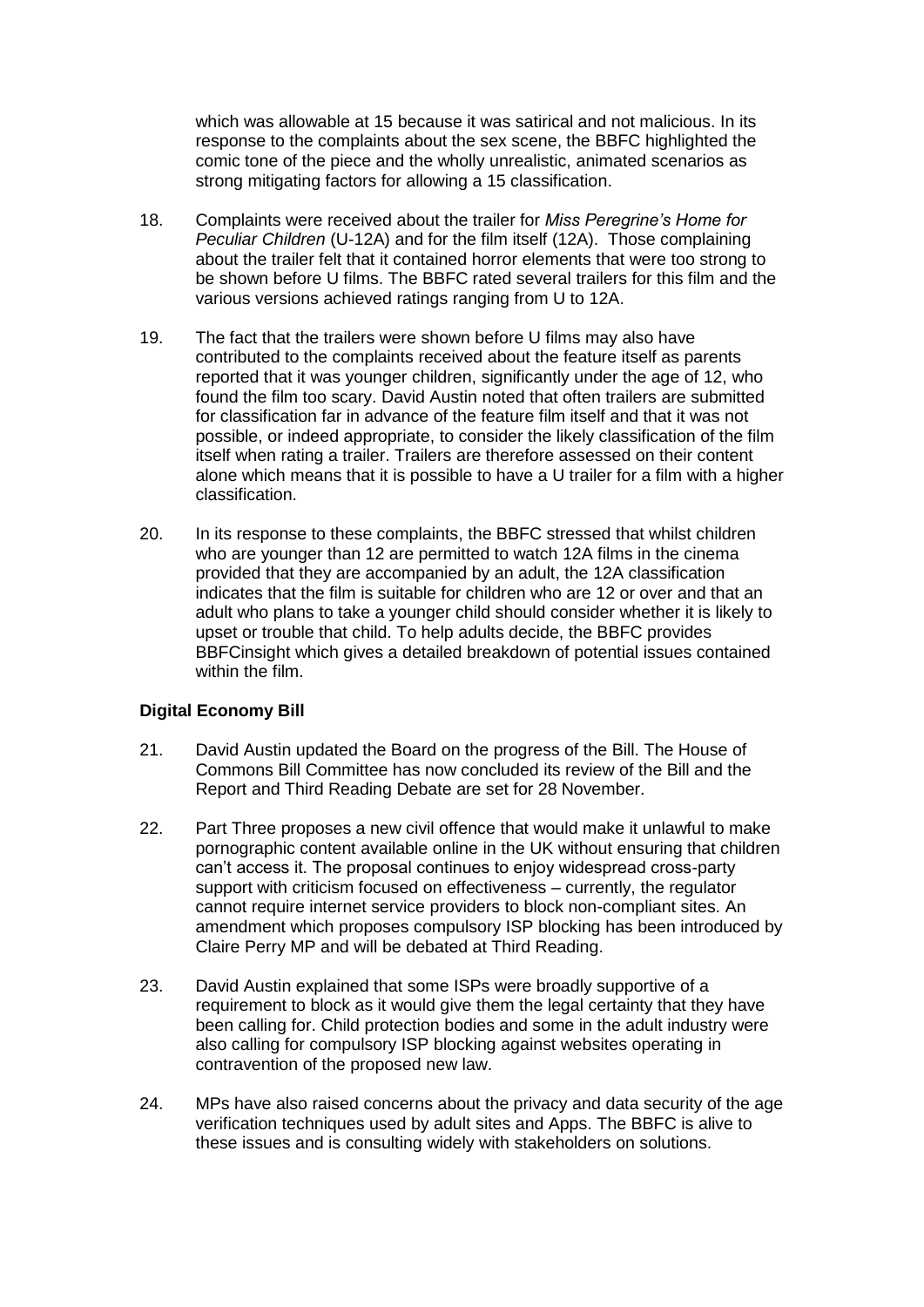- 25. The Board discussed the timetable for designation. If the Bill achieves Royal Assent, the BBFC would most likely be designated soon after. Ministers have committed to the law coming into force within a year of Royal Assent.
- 26. While the Bill continues its passage through both Houses of Parliament, the BBFC will continue to work with DCMS to develop the regulatory framework. The BBFC will also continue to consult stakeholders across the full range of issues raised by the Bill **Action: David Austin and Alexandra Evans**

## **YouRateIt**

- 27. Alexandra Evans updated the Board on the YouRateIt project.
- 28. The BBFC and Dutch regulator, NICAM, developed YouRateIt (YouRI) at the request of the Brussels-based CEO Coalition. YouRI is a tool that provides bespoke, national age ratings for user-generated content (UGC). The tool is a simple questionnaire, designed to be completed by those uploading videos onto a site, or by the crowd, or both.
- 29. It is a low cost means of capturing the enormous, and rapidly expanding, amount of UGC content that is not currently being rated, and is not susceptible to being rated, under other models operated by ratings bodies around the world. The tool can also be linked to parental controls.
- 30. The Board reviewed the BBFC and NICAM's joint report on a pilot project with the Italian media company Mediaset on the UGC platform, www.16mm.it. The pilot was a great success. It confirmed that the tool is easy to use and produces reliable ratings. Enthusiasm for the questionnaire was high among users.
- 31. Alexandra will travel to Luxembourg next week to co-present the tool to the Commission with NICAM and Mediaset. The next step is to identify other platform partners willing to work with us to enable further testing of the tool.

## **House of Lords Communications Committee: Children & the Internet Inquiry**

- 32. David Austin reported to the Board on his recent appearance before the House of Lords Communications Committee. The committee has launched an inquiry on the advantages and challenges of the internet for British children. The BBFC responded to the committee's call for written evidence and David Austin was invited to attend in person.
- 33. The evidence session went well and a wide range of topics were covered including: the BBFC's proposed regulatory role under Part Three of the Digital Economy Bill; the BBFC's concerns about the European Commission's proposal to amend the Audiovisual Media Services Directive which threaten to diminish child protection standards in the UK; the BBFC's role as the regulator of content standards for all UK mobile network operators; and the disparity in levels of child protection between MNO internet filters, and public wi-fi.

**AOB**